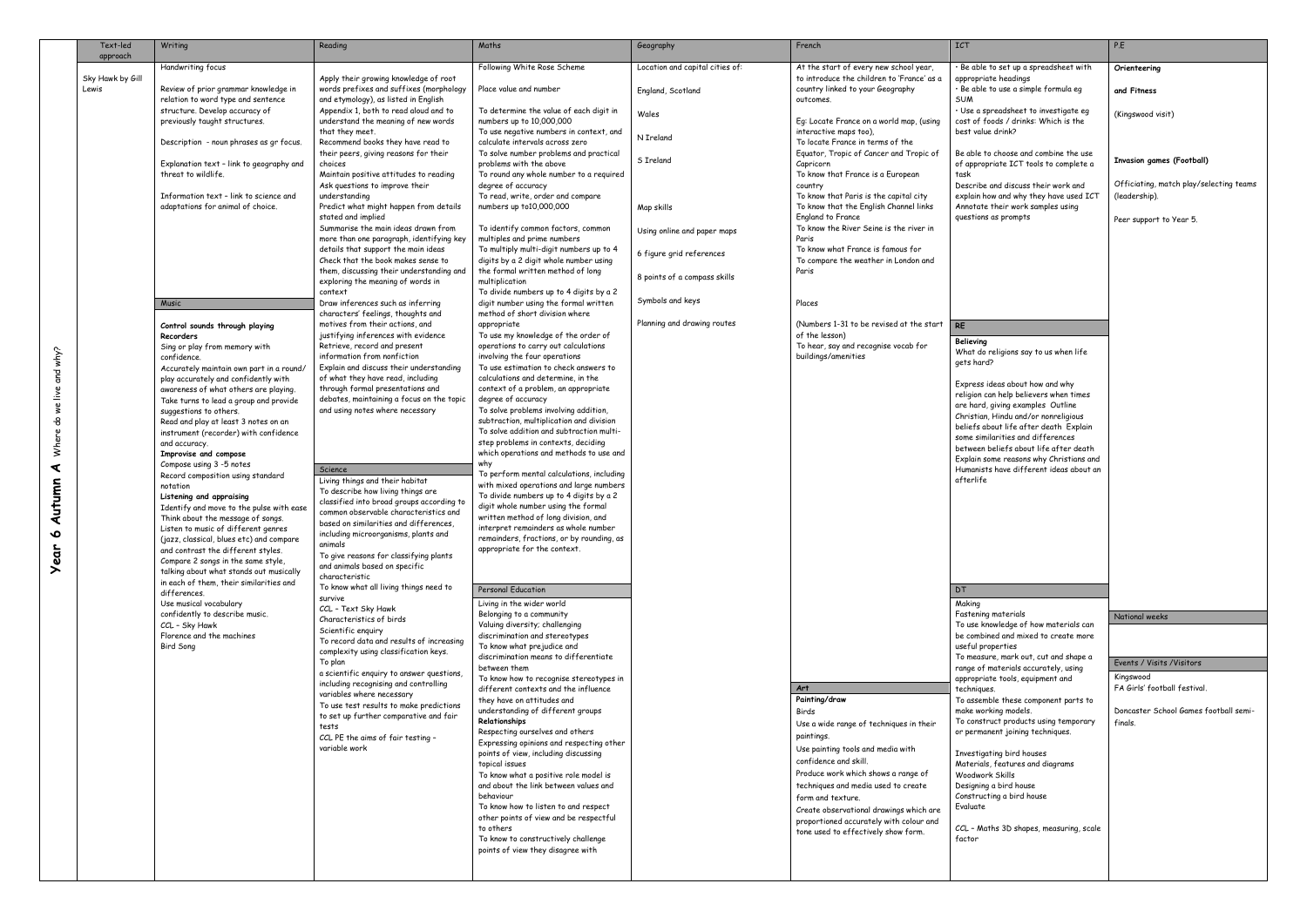|               | Text-led         | Writing                            | Reading                                                                        | Maths                                                                       | Geography                                                        | French                                                                            | Computing                                                    | P.E       |
|---------------|------------------|------------------------------------|--------------------------------------------------------------------------------|-----------------------------------------------------------------------------|------------------------------------------------------------------|-----------------------------------------------------------------------------------|--------------------------------------------------------------|-----------|
|               | approach         | To persuade - house advert.        | Apply their growing knowledge of root                                          | Following the White Rose Scheme                                             | Skills and fieldwork                                             | Directions                                                                        | Algorithms and programming - Scratch                         | <b>In</b> |
|               | Skellig by David |                                    | words prefixes and suffixes (morphology                                        |                                                                             | <b>Local study Human Features</b>                                |                                                                                   |                                                              | SL        |
|               | Almond           | To describe - character profile of | and etymology), as listed in English                                           | Fractions                                                                   | Town trail                                                       |                                                                                   | · Design a program to accomplish a                           | thi       |
|               |                  | chosen character.                  | Appendix 1, both to read aloud and to                                          | To add and subtract fractions with                                          | Economic activity Settlement and land                            | (Number recall to continue)                                                       | specific goal                                                | Par       |
|               |                  |                                    | understand the meaning of new words                                            | different denominators and mixed                                            | use                                                              | To hear, say, recognise vocab relating to<br>directions                           | · Write a program to accomplish a                            |           |
|               |                  |                                    | that they meet.<br>Recommend books they have read to                           | numbers, using the concept of equivalent<br>fractions                       | Transport links<br>Links to the railways                         |                                                                                   | specific goal<br>. Explain why programs may fail and         | Ne<br>Do  |
|               |                  |                                    | their peers, giving reasons for their                                          | To multiply simple pairs of proper                                          |                                                                  | To write directions to a specific place                                           | debug these                                                  | fin       |
|               |                  |                                    | choices                                                                        | fractions, writing the answer in the                                        | Map skills                                                       |                                                                                   | · Control physical systems                                   | <b>ST</b> |
|               |                  |                                    | Maintain positive attitudes to reading                                         | simplest form                                                               | To know where Doncaster is in relation                           |                                                                                   | • Control computer systems                                   | Βа        |
|               |                  |                                    | Ask questions to improve their                                                 | To use common factors to simplify                                           | to the UK, Europe and the World.                                 |                                                                                   |                                                              | Do        |
|               |                  |                                    | understanding<br>Predict what might happen from details                        | fractions and use common multiples to                                       | Use digital and paper maps<br>To follow routes                   |                                                                                   |                                                              | Do        |
|               |                  |                                    | stated and implied                                                             | express fractions in the same<br>denomination                               | To plan and draw routes                                          | PSHE                                                                              |                                                              | Do        |
|               |                  |                                    | Summarise the main ideas drawn from                                            | To recall and use equivalences between                                      |                                                                  |                                                                                   |                                                              |           |
|               |                  |                                    | more than one paragraph, identifying key                                       | simple fractions, decimals and                                              |                                                                  | Health and Wellbeing                                                              |                                                              |           |
|               |                  |                                    | details that support the main ideas                                            | percentages, including in different                                         |                                                                  | Keeping safe                                                                      |                                                              |           |
|               |                  |                                    | Check that the book makes sense to                                             | contexts                                                                    |                                                                  | Keeping personal information safe;                                                |                                                              |           |
|               |                  |                                    | them, discussing their understanding and<br>exploring the meaning of words in  | To divide proper fractions by whole<br>numbers                              |                                                                  | regulations and choices; the media                                                |                                                              |           |
|               |                  |                                    | context                                                                        | To compare and order fractions,                                             |                                                                  | To know how and why to protect                                                    |                                                              |           |
| are?          |                  |                                    | Draw inferences such as inferring                                              | including fractions >1                                                      |                                                                  | personal information online (strategies<br>for dealing with requests for personal |                                                              |           |
| $\frac{1}{2}$ |                  |                                    | characters' feelings, thoughts and                                             |                                                                             |                                                                  | information or images of themselves)                                              |                                                              |           |
|               |                  |                                    | motives from their actions, and                                                | Position and direction                                                      |                                                                  | To identify types of images that are                                              | <b>RE</b>                                                    |           |
| like          |                  |                                    | justifying inferences with evidence<br>Retrieve, record and present            | To describe positions on the full co-<br>ordinate arid (all four quadrants) |                                                                  | appropriate to share with others and                                              |                                                              |           |
|               |                  |                                    | information from nonfiction                                                    | To draw and translate simple shapes                                         |                                                                  | those which might not be appropriate<br>To know that images or text can be        | Expressing<br>Is it better to express your religion in       |           |
| we            |                  |                                    | Explain and discuss their understanding                                        | on the co-ordinate plane, and reflect                                       |                                                                  | quickly shared with others, even when                                             | arts and architecture or in charity and                      |           |
|               |                  |                                    | of what they have read, including                                              | them in the axes.                                                           |                                                                  | only sent to one person, and what the                                             | generosity?                                                  |           |
| are           |                  |                                    | through formal presentations and                                               |                                                                             |                                                                  | impact of this might be                                                           | <b>DT</b>                                                    |           |
|               |                  |                                    | debates, maintaining a focus on the topic<br>and using notes where necessary.  |                                                                             |                                                                  | To know what to do if they take, share                                            | Continued construction objective from                        |           |
| Why           |                  |                                    |                                                                                |                                                                             |                                                                  | or come across an image which may<br>upset, hurt or embarrass them or others      | the previous half term.                                      | No        |
|               |                  |                                    |                                                                                |                                                                             |                                                                  | To know about the different age rating                                            |                                                              |           |
| മ             |                  |                                    |                                                                                |                                                                             | <b>Music</b>                                                     | systems for social media, T.V, films,                                             | To assemble these component parts to<br>make working models. |           |
| Autumn        |                  |                                    |                                                                                |                                                                             |                                                                  | games and online gaming                                                           | To construct products using temporary                        |           |
|               |                  |                                    |                                                                                |                                                                             | Control sounds through playing<br>Sing or play from memory with  | Relationships                                                                     | or permanent joining techniques.                             | Ev        |
|               |                  |                                    |                                                                                |                                                                             | confidence.                                                      | Safe relationships                                                                |                                                              |           |
|               |                  |                                    | Science                                                                        |                                                                             | Accurately maintain own part in a round/                         | Recognising and managing pressure;<br>consent in different situations             |                                                              |           |
| $\bullet$     |                  |                                    | Evolution and inheritance                                                      |                                                                             | play accurately and confidently with                             | To compare the features of a healthy                                              |                                                              |           |
| ear           |                  |                                    | To recognise that living things have                                           |                                                                             | awareness of what others are playing.                            | and unhealthy friendship                                                          |                                                              |           |
|               |                  |                                    | changed over time and that fossils                                             |                                                                             | Take turns to lead a group and provide<br>suggestions to others. | To know about the shared responsibility                                           |                                                              |           |
|               |                  |                                    | provide information about living things                                        |                                                                             | Read and play at least 3 notes on an                             | if someone is put under pressure to do<br>something dangerous and something goes  |                                                              |           |
|               |                  |                                    | that inhabited the Earth millions of                                           |                                                                             | instrument (recorder) with confidence                            | wrong                                                                             |                                                              |           |
|               |                  |                                    | years ago<br>To recognise that living things produce                           |                                                                             | and accuracy.                                                    | To know strategies to respond to                                                  |                                                              |           |
|               |                  |                                    | offspring of the same kind, but normally                                       |                                                                             |                                                                  | pressure from friends including online                                            |                                                              |           |
|               |                  |                                    | offspring vary and are not identical to                                        |                                                                             | Improvise and compose                                            | ('challenges' and 'dares')                                                        |                                                              |           |
|               |                  |                                    | their parents                                                                  |                                                                             |                                                                  | To know how to recognise and respond to                                           |                                                              |           |
|               |                  |                                    | To identify how animals and plants are                                         |                                                                             |                                                                  | pressure from others to do something<br>unsafe or that makes them feel worried    |                                                              |           |
|               |                  |                                    | adapted to suit their environment in<br>different ways and that adaptation may |                                                                             |                                                                  | or uncomfortable                                                                  |                                                              |           |
|               |                  |                                    | lead to evolution.                                                             |                                                                             |                                                                  | To know how to get advice and report                                              |                                                              |           |
|               |                  |                                    | CCL - Text links to evolution, survival                                        |                                                                             |                                                                  | concerns about personal safety,                                                   |                                                              |           |
|               |                  |                                    | and adaptation Skellig                                                         |                                                                             |                                                                  | including online                                                                  |                                                              |           |
|               |                  |                                    |                                                                                |                                                                             |                                                                  | To know what consent means and how to<br>seek and give/not give permission in     |                                                              |           |
|               |                  |                                    | Scientific Enquiry                                                             |                                                                             |                                                                  | different situations                                                              |                                                              |           |
|               |                  |                                    | To plan<br>a scientific enquiry to answer questions,                           |                                                                             |                                                                  |                                                                                   |                                                              |           |
|               |                  |                                    | including recognising and controlling                                          |                                                                             |                                                                  |                                                                                   |                                                              |           |
|               |                  |                                    | variables where necessary                                                      |                                                                             |                                                                  |                                                                                   |                                                              |           |
|               |                  |                                    | To use test results to make predictions                                        |                                                                             |                                                                  |                                                                                   |                                                              |           |
|               |                  |                                    | to set up further comparative and fair                                         |                                                                             |                                                                  |                                                                                   |                                                              |           |
|               |                  |                                    | tests                                                                          |                                                                             |                                                                  |                                                                                   |                                                              |           |

|                                                                                                                                                                                                                                                                                                                                                                     | Computing                                                                                                                                                                                                                                                           | P.E                                                                                                                                                                                                                                                                                                                                                                     |
|---------------------------------------------------------------------------------------------------------------------------------------------------------------------------------------------------------------------------------------------------------------------------------------------------------------------------------------------------------------------|---------------------------------------------------------------------------------------------------------------------------------------------------------------------------------------------------------------------------------------------------------------------|-------------------------------------------------------------------------------------------------------------------------------------------------------------------------------------------------------------------------------------------------------------------------------------------------------------------------------------------------------------------------|
| continue)<br>nise vocab relating to<br>s to a specific place                                                                                                                                                                                                                                                                                                        | Algorithms and programming - Scratch<br>· Design a program to accomplish a<br>specific goal<br>• Write a program to accomplish a<br>specific goal<br>• Explain why programs may fail and<br>debug these<br>· Control physical systems<br>• Control computer systems | <b>Indoor athletics</b><br>SLJ, Vertical J, Soft Javelin, Sitting<br>throw, Sprint, Hurdles, Speed Bounce,<br>Parlof, Relay<br>Netball<br>Doncaster School Games girls' football<br>finals.<br>STW pyramid netball competition.<br>Basketball competition.<br>Dodgeball Competition<br>Doncaster School Games football finals.<br>Doncaster School Games swimming gala. |
| ing<br>formation safe;<br>vices; the media<br>hy to protect<br>on online (strategies<br>quests for personal<br>ges of themselves)                                                                                                                                                                                                                                   |                                                                                                                                                                                                                                                                     |                                                                                                                                                                                                                                                                                                                                                                         |
| f images that are<br>re with others and<br>not be appropriate<br>es or text can be<br>others, even when ا<br>rson, and what the<br>it be<br>o if they take, share<br>image which may                                                                                                                                                                                | <b>RE</b><br>Expressing<br>Is it better to express your religion in<br>arts and architecture or in charity and<br>generosity?<br>DT<br>Continued construction objective from<br>the previous half term.                                                             | National weeks                                                                                                                                                                                                                                                                                                                                                          |
| arrass them or others<br>different age rating<br>media, T.V, films,<br>aming                                                                                                                                                                                                                                                                                        | To assemble these component parts to<br>make working models.<br>To construct products using temporary<br>or permanent joining techniques.                                                                                                                           | Events / Visits / Visitors                                                                                                                                                                                                                                                                                                                                              |
| naging pressure;<br>nt situations<br>atures of a healthy<br>ndship<br>shared responsibility<br>nder pressure to do<br>us and something goes<br>to respond to<br>nds including online<br>ares')<br>cognise and respond to<br>ers to do something<br>es them feel worried!<br>t advice and report<br>sonal safety,<br>ent means and how to<br>give permission in<br>S |                                                                                                                                                                                                                                                                     |                                                                                                                                                                                                                                                                                                                                                                         |
|                                                                                                                                                                                                                                                                                                                                                                     |                                                                                                                                                                                                                                                                     |                                                                                                                                                                                                                                                                                                                                                                         |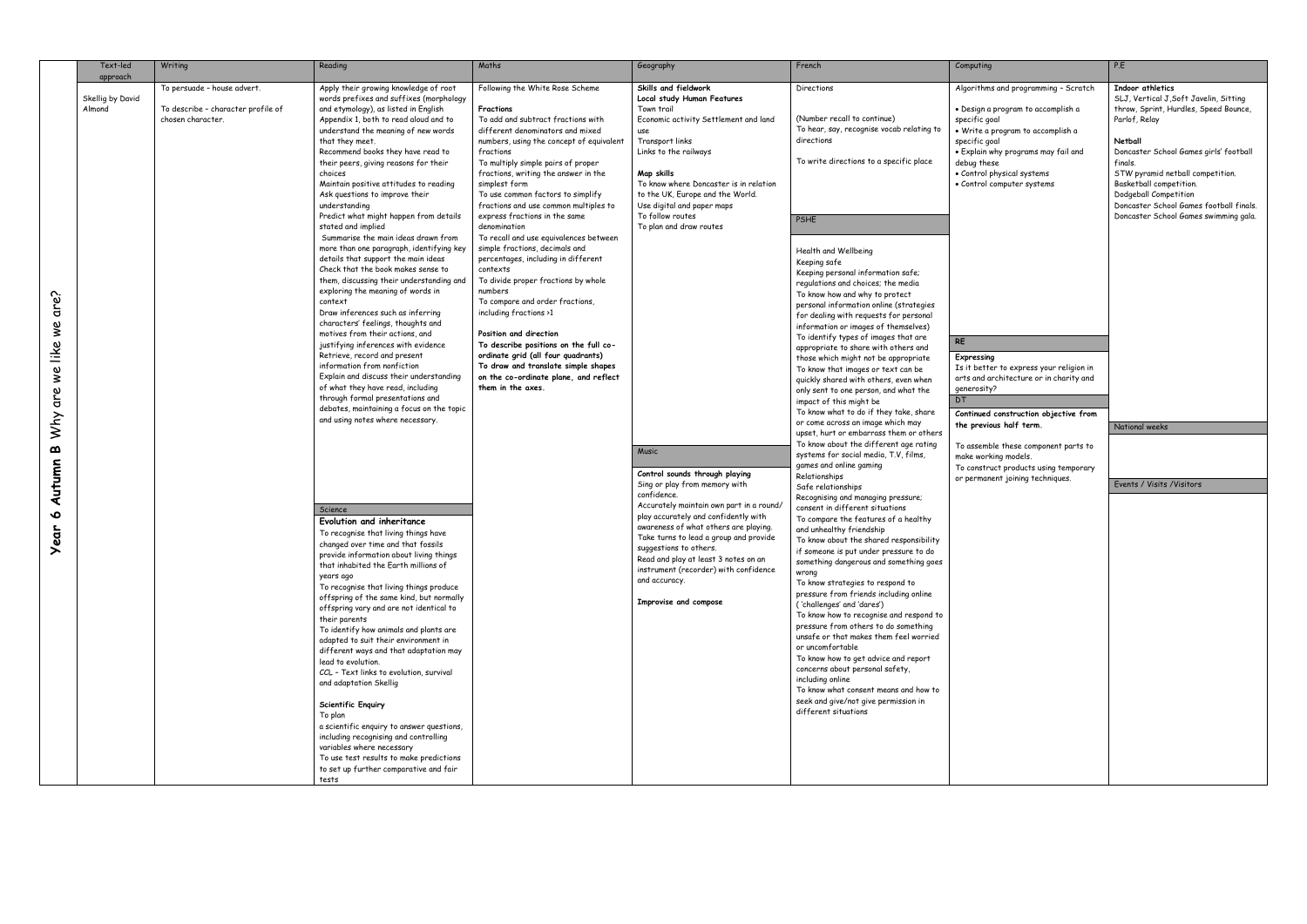| Following White Rose Scheme<br>Indoor athletics<br>Maintain positive attitudes to reading<br>To locate the world's countries, using<br>Digital Literacy and E-safety<br>Chronology<br>Diary entry - to entertain<br>SLJ, Vertical J, Soft Javelin, Sitting<br>Recommend books they have read to<br>maps to focus on Europe (including major<br>Order significant events, movements and<br>Once<br>Propaganda related writing<br>2.<br>their peers, giving reasons for their<br>countries linked to WW2), concentrating<br>Decimals and Percentages<br>dates on a timeline.<br>throw, Sprint, Hurdles, Speed Bounce,<br>Be able to critically evaluate the<br>choices Identify and discuss themes and<br>To associate a fraction with division to<br>on their environmental regions, key<br>Place current study on a timeline in<br>Parlof, Relay<br>ie, radio broadcast - to<br>suitability of information for a<br>conventions in and across a wide range<br>calculate decimal fractions equivalents<br>physical and human characteristics,<br>relation to other studies.<br>persuade<br>range of purposes<br>of writing Increase their familiarity<br>for a simple fraction<br>countries, and major cities<br>Identify and compare changes within and<br>Chronological report - to<br>3.<br>with a wide range of books, including<br>To solve problems which require answers<br>across different periods.<br>• Discuss how to protect devices<br>inform<br>myths, legends and traditional stories,<br>to be rounded to specified degrees of<br>Identify the position and significance of<br>Make comparisons between different<br>from virus threats.<br>modern fiction, fiction from our literary<br>latitude, longitude, Equator, Northern<br>times in the past.<br>accuracy<br>heritage, and books from other cultures<br>To use written division methods in cases<br>and Southern hemisphere, the Topics of<br>Sequence up to 10 events on a timeline.<br>• Explore using the safe and<br>Towrite effectively for a range<br>and traditions Make comparisons within<br>where the answer has up to 2 decimal<br>Cancer and Capricorn, Arctic and<br>responsible use of online<br>Antarctic Circle, prime Meridian and time<br>and across books Participate in<br>Range and depth of historical knowledge<br>places<br>of purposes and audiences,<br>communication tools e.g. blogs,<br>discussions about books that are read to<br>To multiply 1-digit numbers with up to 2<br>Study different aspects of lives of<br>zones.<br>selecting the appropriate form<br>messaging, social media.<br>different people - differences between<br>them and those they can read for<br>decimal places by whole numbers<br>and drawing independently on<br>. Be able to discuss moral and<br>To identify the value of each digit to 3<br>men and women.<br>themselves, building on their own and<br>what they have read as models<br>criminal responsibility when posting<br>others' ideas and challenging views<br>decimal places and multiply and divide<br>Examine causes and results of great<br>for their<br>courteously Distinguish between<br>numbers by 10, 100 and 1000 giving<br>events and the impact on people.<br>online.<br>own writing (including literary<br>statements of fact and opinion Provide<br>answers up to 3 decimal places<br>Compare an aspect of life with the same<br><b>RE</b><br>reasoned justifications for their views<br>aspect in another period.<br>language, characterisation,<br>Living<br>Ask questions to improve their<br>Find out about beliefs, behaviour and<br>structure, etc.).<br>understanding Predict what might<br>characteristics of people, recognising<br>Algebra<br>What matters most to Christians and<br>happen from details stated and implied<br>To enumerate possibilities of<br>that not everyone shared the same views<br>To distinguish between the<br>Summarise the main ideas drawn from<br>combinations of two variables<br>and feelings.<br>humanists?<br>language of speech and writing<br>more than one paragraph, identifying key<br>To express missing number problems<br>Write another explanation of a past<br>and to choose the appropriate<br>details that support the main ideas<br>event in terms of cause and effect using<br>algebraically<br>How should we care for others and the<br>level of formality.<br>Check that the book makes sense to<br>To find pairs of numbers that satisfy an<br>evidence to support and illustrate their<br>world, and why does it matter? What<br>them, discussing their understanding and<br>equation with two unknowns<br>explanation.<br>can we learn from religions about<br>exploring the meaning of words in<br>To generate and describe linear number<br>Know key dates, characters and events<br>deciding right and wrong? Does religion<br>context Draw inferences such as<br>of time studied.<br>sequences<br>To select vocabulary and<br>help people to be good?<br>To use a simple formulae<br>inferring characters' feelings, thoughts<br>grammatical structures that<br>DT.<br>and motives from their actions, and<br>Interpretations of history<br>reflect what the writing<br><b>Fastening material</b><br>justifying inferences with evidence<br>Compare accounts of events from<br>Converting measure<br>requires (e.g. using contracted<br>(Full project)<br>National weeks<br>To convert between miles and kilometres<br>different sources.<br>To communicate their ideas through<br>forms indialogues innarrative;<br>Offer some reasons for different<br><b>SCIENCE</b><br>To use, read, write and convert between<br>Drugs / Red Ribbon Day (Jan)<br>detailed labelled drawings.<br>using passive verbs to affect how<br>versions of events.<br>standard units, converting<br>Light<br>Music<br>To develop a design specification.<br>To recognise that light appears to travel<br>measurements of length, mass, volume<br>Link sources and work out how<br>information is presented; using<br>To explore, develop and communicate<br>and time from a smaller unit of measure<br>in straight lines<br>conclusions are arrived at.<br>Listening and applying knowledge and<br>modal verbs to suggest degrees of<br>aspects of their design proposals by<br>To use the idea that light travels in<br>to a larger unit, and vice versa, using<br>Consider ways of checking the accuracy<br>understanding WWII music<br>possibility<br>modelling their ideas in a variety of<br>straight lines to explain that objects are<br>decimal notation of up to 3 decimal<br>of interpretations - fact or fiction and<br>Think about the message of songs.<br>ways. Suggest alternative methods of<br>To ensure the consistent and<br>seen because they give out or reflect<br>places<br>opinion.<br>Listen to music of different genres<br>making if the first attempts fail;<br>correct use of tense throughout<br>light into the eye<br>To solve problems involving the<br>Be aware that different evidence will<br>(jazz, classical, blues etc) and compare<br>Events / Visits / Visitors<br>annotating alterations while working.<br>calculation and conversion of units of<br>To explain that we see things because<br>lead to different conclusions<br>and contrast the different styles.<br>all pieces<br>To plan the order of their work,<br>light travels from light sources to our<br>measure, using decimal notation up to 3<br>Confidently use the internet and library<br>Compare 2 songs in the same style,<br>of writing, including the correct<br>choosing appropriate materials, tools and Holocaust Museum<br>eyes or from light sources to objects<br>decimal places where appropriate<br>for research.<br>talking about what stands out musically<br>subject and verb agreement when<br>techniques.<br>and then to our eyes<br>in each of them, their similarities and<br>using singular and plural.<br>To communicate their design ideas<br>To use the idea that light travels in<br>Use<br>Historical enguiry<br>differences.<br>through discussion, annotated sketches,<br>straight lines to explain why shadows<br>PHSE<br>documents, printed sources (e.g. archive<br>Use musical vocabulary confidently to<br>cross-sectional and exploded diagrams,<br>have the same shape as the objects that<br>materials) the internet, databases,<br>Evaluating media sources; sharing things<br>describe music.<br>prototypes, pattern pieces and<br>cast them.<br>pictures, photographs, music, artefacts,<br>online<br>Describe different purposes of music in<br>computer-aided design.<br>CCL History<br>historic buildings, visits to museums and<br>To know about the benefits of safe<br>history / other cultures.<br>To select appropriate materials, tools,<br>How lights were used in WWII prove<br>galleries and visit to sites to collect<br>internet use e.g. learning, connecting and<br>Describe how music can be used to<br>components and techniques for making<br>light travels in a straight line.<br>evidence about the past.<br>communicating<br>create expressive effects and convey<br>their products based on research and<br>How shadows may have informed the<br>Choose reliable sources of evidence to<br>. To know how and why images online<br>emotion created.<br>testing.<br>enemy of where someone is.<br>answer questions, realising that there is<br>might be manipulated, altered, or faked<br><b>Improvising and Composing</b><br>To pin, sew and stitch materials<br>often not a single answer to historical<br>and how to recognise when images might<br>Compose and perform melodies using 5<br>together to create a product.<br>Scientific enquiry<br>questions.<br>have been altered<br>or more notes.<br>To make modifications as they go along<br>To plan a scientific enguiry to answer<br>Investigate own lines of enquiry by<br>. To know why people, choose to<br>Create music reflecting given intention.<br>to ensure a quality product is made that<br>questions, including recognising and<br>posing questions to answer.<br>communicate through social media and<br>Record compositions using standard<br>has a quality finish.<br>controlling variables where necessary<br>some of the risks and challenges of<br>French<br>notation.<br>To disassemble and evaluate familiar<br>To take measurements, using a range of<br>To be able to say which hobbies they<br>doing so<br>Create complex rhythmic patterns using<br>products.<br>scientific equipment, with increasing<br>like and dislike<br>. To know why social media sites have age<br>a variety of instrumentation with an<br>To record their evaluations using<br>accuracy and precision, taking repeat<br>restrictions and regulations for use<br>awareness of timbre and duration<br>drawings with labels.<br>readings when appropriate<br>(inappropriate content)<br>(length of notes and intervals.)<br>To evaluate against their original<br>Art<br>To use test results to make predictions<br>. To know about rules and laws for<br>Improvise 5 or more notes to compose<br>Drawing skills - Barbed wire<br>criteria and suggest ways that their<br>to set up further tests<br>sharing things online how to recognise<br>and perform melodies.<br>product could be improved.<br>To produce work which shows a range of<br>(what is appropriate)<br>To design and make a bag to hold a book.<br>techniques and media used to create<br>. To know how to report inappropriate<br>Evaluate products which would hold a<br>form and texture.<br>online content or contact<br>To create observational drawings which<br>book<br>Research and review some products<br>are proportioned accurately with colour<br>and tone used to effectively show form.<br>Review fabrics, fastening etc<br>Practise stitches<br>Design a bag<br>Make bag<br>Evaluate bag | Text-led<br>approach | Writing | Reading | Maths | Geography | History | Computing | P.E |
|-----------------------------------------------------------------------------------------------------------------------------------------------------------------------------------------------------------------------------------------------------------------------------------------------------------------------------------------------------------------------------------------------------------------------------------------------------------------------------------------------------------------------------------------------------------------------------------------------------------------------------------------------------------------------------------------------------------------------------------------------------------------------------------------------------------------------------------------------------------------------------------------------------------------------------------------------------------------------------------------------------------------------------------------------------------------------------------------------------------------------------------------------------------------------------------------------------------------------------------------------------------------------------------------------------------------------------------------------------------------------------------------------------------------------------------------------------------------------------------------------------------------------------------------------------------------------------------------------------------------------------------------------------------------------------------------------------------------------------------------------------------------------------------------------------------------------------------------------------------------------------------------------------------------------------------------------------------------------------------------------------------------------------------------------------------------------------------------------------------------------------------------------------------------------------------------------------------------------------------------------------------------------------------------------------------------------------------------------------------------------------------------------------------------------------------------------------------------------------------------------------------------------------------------------------------------------------------------------------------------------------------------------------------------------------------------------------------------------------------------------------------------------------------------------------------------------------------------------------------------------------------------------------------------------------------------------------------------------------------------------------------------------------------------------------------------------------------------------------------------------------------------------------------------------------------------------------------------------------------------------------------------------------------------------------------------------------------------------------------------------------------------------------------------------------------------------------------------------------------------------------------------------------------------------------------------------------------------------------------------------------------------------------------------------------------------------------------------------------------------------------------------------------------------------------------------------------------------------------------------------------------------------------------------------------------------------------------------------------------------------------------------------------------------------------------------------------------------------------------------------------------------------------------------------------------------------------------------------------------------------------------------------------------------------------------------------------------------------------------------------------------------------------------------------------------------------------------------------------------------------------------------------------------------------------------------------------------------------------------------------------------------------------------------------------------------------------------------------------------------------------------------------------------------------------------------------------------------------------------------------------------------------------------------------------------------------------------------------------------------------------------------------------------------------------------------------------------------------------------------------------------------------------------------------------------------------------------------------------------------------------------------------------------------------------------------------------------------------------------------------------------------------------------------------------------------------------------------------------------------------------------------------------------------------------------------------------------------------------------------------------------------------------------------------------------------------------------------------------------------------------------------------------------------------------------------------------------------------------------------------------------------------------------------------------------------------------------------------------------------------------------------------------------------------------------------------------------------------------------------------------------------------------------------------------------------------------------------------------------------------------------------------------------------------------------------------------------------------------------------------------------------------------------------------------------------------------------------------------------------------------------------------------------------------------------------------------------------------------------------------------------------------------------------------------------------------------------------------------------------------------------------------------------------------------------------------------------------------------------------------------------------------------------------------------------------------------------------------------------------------------------------------------------------------------------------------------------------------------------------------------------------------------------------------------------------------------------------------------------------------------------------------------------------------------------------------------------------------------------------------------------------------------------------------------------------------------------------------------------------------------------------------------------------------------------------------------------------------------------------------------------------------------------------------------------------------------------------------------------------------------------------------------------------------------------------------------------------------------------------------------------------------------------------------------------------------------------------------------------------------------------------------------------------------------------------------------------------------------------------------------------------------------------------------------------------------------------------------------------------------------------------------------------------------------------------------------------------------------------------------------------------------------------------------------------------------------------------------------------------------------------------------------------------------------------------------------------------------------------------------------------------------------------------------------------------------------------------------------------------------------------------------------------------------------------------------------------------------------------------------------------------------------------------------------------------------------------------------------------------------------------------------------------------------------------------------------------------------------------------------------------------------------------------------------------------------------------------------------------------------------------------------------------------------------------------------------------------------------------------------------------------------------------------------------------------------------------------------------------------------------------------------------------------------------------------------------------------------------------------------------------------------------------------------------------------------------------------------------------------------------------------------------------------------------------------------------------------------------------------------------------------------------------------------------------------------------------------------------------------------------------------------------------------------------------------------------------------------------------------------------------------------------------------------------------------------------------------------------------------------------------------------------------------------------------------------------------------------------------------------------------------------------------------------------------------------------------------------------------------------------------------------------------------------------------------------------------------------------------------------------------------------------------------------------------------------------------------------------------------------------------------------------------------------------------------------------------------------------------------------------------------------------------------------------------------------------------------------------------------------------------------------------------------------------------------------------------------------------------------------------------------------------------------------------------------------------------------------------------------------------------------------------------------------------------------------------------------------------------------------------------------------------------------------------------------------------------------------------------------------------------------------------------------------------------------------------------------------------------------------------------------------------------------------------------------------------------------------------------------------------------------------------------------------------------------------------------------------------------------------------------------------------------------|----------------------|---------|---------|-------|-----------|---------|-----------|-----|
|                                                                                                                                                                                                                                                                                                                                                                                                                                                                                                                                                                                                                                                                                                                                                                                                                                                                                                                                                                                                                                                                                                                                                                                                                                                                                                                                                                                                                                                                                                                                                                                                                                                                                                                                                                                                                                                                                                                                                                                                                                                                                                                                                                                                                                                                                                                                                                                                                                                                                                                                                                                                                                                                                                                                                                                                                                                                                                                                                                                                                                                                                                                                                                                                                                                                                                                                                                                                                                                                                                                                                                                                                                                                                                                                                                                                                                                                                                                                                                                                                                                                                                                                                                                                                                                                                                                                                                                                                                                                                                                                                                                                                                                                                                                                                                                                                                                                                                                                                                                                                                                                                                                                                                                                                                                                                                                                                                                                                                                                                                                                                                                                                                                                                                                                                                                                                                                                                                                                                                                                                                                                                                                                                                                                                                                                                                                                                                                                                                                                                                                                                                                                                                                                                                                                                                                                                                                                                                                                                                                                                                                                                                                                                                                                                                                                                                                                                                                                                                                                                                                                                                                                                                                                                                                                                                                                                                                                                                                                                                                                                                                                                                                                                                                                                                                                                                                                                                                                                                                                                                                                                                                                                                                                                                                                                                                                                                                                                                                                                                                                                                                                                                                                                                                                                                                                                                                                                                                                                                                                                                                                                                                                                                                                                                                                                                                                                                                                                                                                                                                                                                                                                                                                                                                                                                                                                                                                                                                                                                                                                                                                                                                                                                                                                                                                                                                                                                                                                                                                                                                                                                                                                                                                                                                                                                                                                                                                                                                                                                                                                                                                                                                                                                                                                                                                                                                                                                                                                                                 |                      |         |         |       |           |         |           |     |
| CCL - Once Felix's book                                                                                                                                                                                                                                                                                                                                                                                                                                                                                                                                                                                                                                                                                                                                                                                                                                                                                                                                                                                                                                                                                                                                                                                                                                                                                                                                                                                                                                                                                                                                                                                                                                                                                                                                                                                                                                                                                                                                                                                                                                                                                                                                                                                                                                                                                                                                                                                                                                                                                                                                                                                                                                                                                                                                                                                                                                                                                                                                                                                                                                                                                                                                                                                                                                                                                                                                                                                                                                                                                                                                                                                                                                                                                                                                                                                                                                                                                                                                                                                                                                                                                                                                                                                                                                                                                                                                                                                                                                                                                                                                                                                                                                                                                                                                                                                                                                                                                                                                                                                                                                                                                                                                                                                                                                                                                                                                                                                                                                                                                                                                                                                                                                                                                                                                                                                                                                                                                                                                                                                                                                                                                                                                                                                                                                                                                                                                                                                                                                                                                                                                                                                                                                                                                                                                                                                                                                                                                                                                                                                                                                                                                                                                                                                                                                                                                                                                                                                                                                                                                                                                                                                                                                                                                                                                                                                                                                                                                                                                                                                                                                                                                                                                                                                                                                                                                                                                                                                                                                                                                                                                                                                                                                                                                                                                                                                                                                                                                                                                                                                                                                                                                                                                                                                                                                                                                                                                                                                                                                                                                                                                                                                                                                                                                                                                                                                                                                                                                                                                                                                                                                                                                                                                                                                                                                                                                                                                                                                                                                                                                                                                                                                                                                                                                                                                                                                                                                                                                                                                                                                                                                                                                                                                                                                                                                                                                                                                                                                                                                                                                                                                                                                                                                                                                                                                                                                                                                                                                         |                      |         |         |       |           |         |           |     |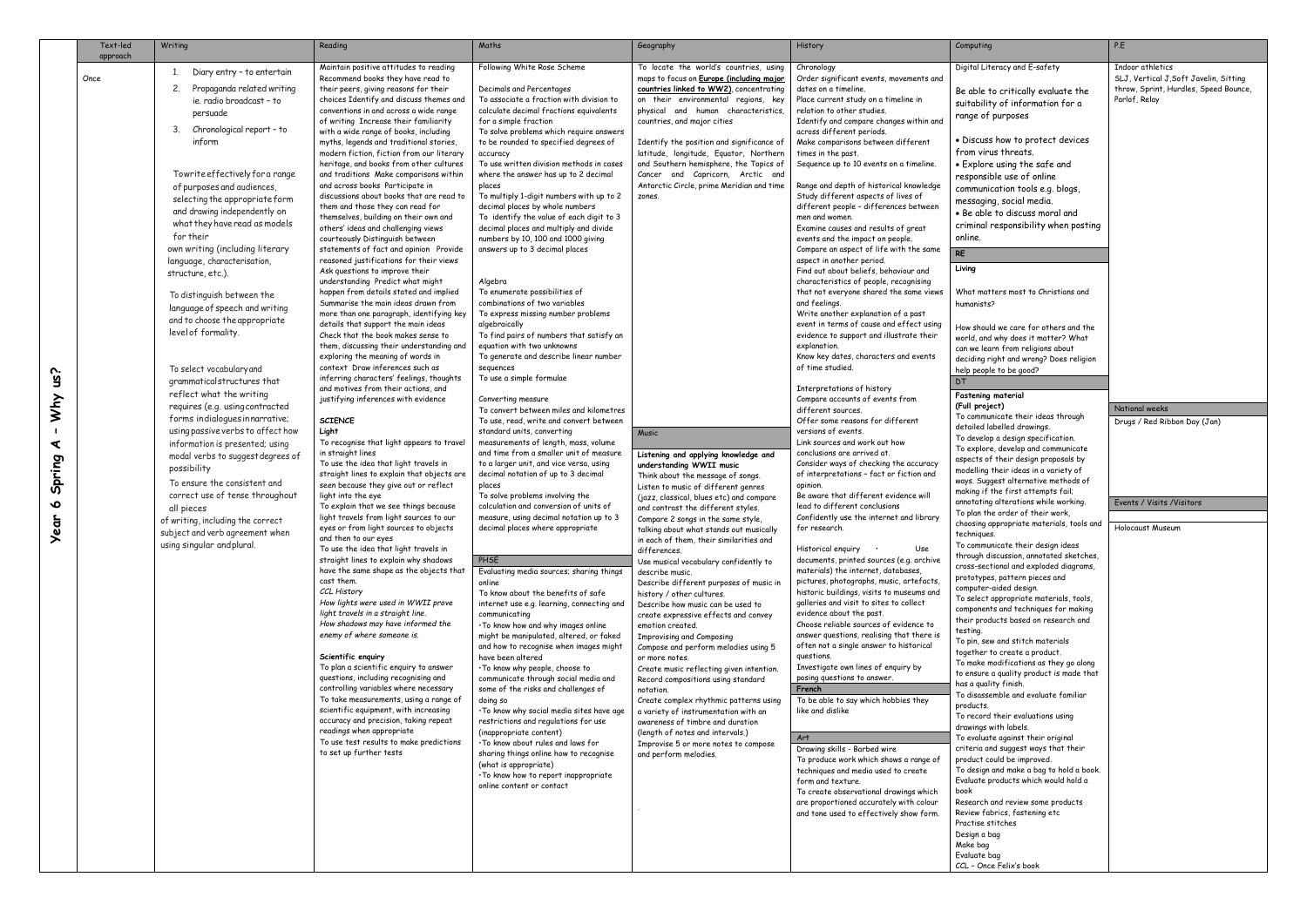| approach<br>Once<br>Follow White Rose Maths<br><b>NA</b><br>World War II<br>IT - Audacity<br>Blitz focus - Formal report<br>Maintain positive attitudes to reading<br>with informal first hand<br>What was the Holocaust?<br>Recommend books they have read to<br>· Be able to record and edit sound on the<br>recounts.- to inform<br>their peers, giving reasons for their<br>Volume, Area and Perimeter<br>Who was Anne Frank?<br>computer                                                                                                                                                                                                                                                                                                                                                                                                                                                                                                                                                                                                                                                                                                                                                                                                                                                                                                                                                                                                                                                                                                                                                                                                                                                                                                                                                                                                                                                                                                                                                                                                                                                                                                                                                                                                                                                                                                                                                                                                                                                                                                                                                                                                                                                                                                                                                                                                                                                                                                                                                                                                                                                                                                                                                                                                                                                                                                                                                                                                                                                                                                                                                                                                                                                                                                                                                                                                                                                                                                                                                                                                                                                                                                                                                                                                                                                                                                                                                                                                                                                                                                                                                                                                                                                                                                                                                                                                                                                                                                                                                                                                                                                                                                                                                                                                                                                                                                                                                                                                                                                                                                                                                                                                                                                                                                                                                                                                                                                                                                                                                                                                                                                                                                                                                                                                                                                                                                                                                                                                               |
|-------------------------------------------------------------------------------------------------------------------------------------------------------------------------------------------------------------------------------------------------------------------------------------------------------------------------------------------------------------------------------------------------------------------------------------------------------------------------------------------------------------------------------------------------------------------------------------------------------------------------------------------------------------------------------------------------------------------------------------------------------------------------------------------------------------------------------------------------------------------------------------------------------------------------------------------------------------------------------------------------------------------------------------------------------------------------------------------------------------------------------------------------------------------------------------------------------------------------------------------------------------------------------------------------------------------------------------------------------------------------------------------------------------------------------------------------------------------------------------------------------------------------------------------------------------------------------------------------------------------------------------------------------------------------------------------------------------------------------------------------------------------------------------------------------------------------------------------------------------------------------------------------------------------------------------------------------------------------------------------------------------------------------------------------------------------------------------------------------------------------------------------------------------------------------------------------------------------------------------------------------------------------------------------------------------------------------------------------------------------------------------------------------------------------------------------------------------------------------------------------------------------------------------------------------------------------------------------------------------------------------------------------------------------------------------------------------------------------------------------------------------------------------------------------------------------------------------------------------------------------------------------------------------------------------------------------------------------------------------------------------------------------------------------------------------------------------------------------------------------------------------------------------------------------------------------------------------------------------------------------------------------------------------------------------------------------------------------------------------------------------------------------------------------------------------------------------------------------------------------------------------------------------------------------------------------------------------------------------------------------------------------------------------------------------------------------------------------------------------------------------------------------------------------------------------------------------------------------------------------------------------------------------------------------------------------------------------------------------------------------------------------------------------------------------------------------------------------------------------------------------------------------------------------------------------------------------------------------------------------------------------------------------------------------------------------------------------------------------------------------------------------------------------------------------------------------------------------------------------------------------------------------------------------------------------------------------------------------------------------------------------------------------------------------------------------------------------------------------------------------------------------------------------------------------------------------------------------------------------------------------------------------------------------------------------------------------------------------------------------------------------------------------------------------------------------------------------------------------------------------------------------------------------------------------------------------------------------------------------------------------------------------------------------------------------------------------------------------------------------------------------------------------------------------------------------------------------------------------------------------------------------------------------------------------------------------------------------------------------------------------------------------------------------------------------------------------------------------------------------------------------------------------------------------------------------------------------------------------------------------------------------------------------------------------------------------------------------------------------------------------------------------------------------------------------------------------------------------------------------------------------------------------------------------------------------------------------------------------------------------------------------------------------------------------------------------------------------------------------------------------------------------------------------------------------------------------------|
| War poetry - to entertain<br>choices Identify and discuss themes and<br>To calculate, estimate and compare<br>How is discrimination still about today?<br>· Use a range of musical instruments in<br>2.<br>Radio broadcast - to<br>conventions in and across a wide range<br>volume of cubes and cuboids, using<br>their compositions<br>standard units<br>persuade British public<br>of writing Increase their familiarity<br>Interpretations of history<br>· Be able to use the sound files in other<br>with a wide range of books, including<br>To calculate the area of parallelograms<br>Compare accounts of events from<br>applications use more sophisticate music<br>myths, legends and traditional stories,<br>and triangles<br>different sources.<br>software to plan, create, edit and play<br>modern fiction, fiction from our literary<br>To recognise that shapes with the same<br>Offer some reasons for different<br>their own compositions<br>areas can have different perimeters and<br>versions of events.<br>heritage, and books from other cultures<br>· Use more sophisticated music software<br>and traditions Make comparisons within<br>Link sources and work out how<br>to plan, create, evaluate, edit and play<br>vice versa<br>and across books Participate in<br>To recognise when it is possible to use<br>conclusions are arrived at.<br>their own compositions<br>discussions about books that are read to<br>the formulae for the area of shapes<br>Consider ways of checking the accuracy<br>them and those they can read for<br>To recognise when it is possible to use<br>of interpretations - fact or fiction and<br>themselves, building on their own and<br>the formulae for the volume of shapes<br>opinion.<br>Be aware that different evidence will<br>others' ideas and challenging views<br>lead to different conclusions<br>courteously Distinguish between<br>Ratio<br>statements of fact and opinion Provide<br>To solve problems involving the<br>Confidently use the internet and library<br>reasoned justifications for their views<br>calculation of percentages and the use<br>for research.<br>Ask questions to improve their<br>of percentage comparisons<br>understanding Predict what might<br>To solve problems involving the relative<br>Historical enguiry<br>Use<br>happen from details stated and implied<br>sizes of two quantities, where missing<br>documents, printed sources (e.g. archive<br>Summarise the main ideas drawn from<br>values can be found using integer<br>materials) the internet, databases,<br>more than one paragraph, identifying key<br>multiplication and division facts<br>pictures, photographs, music, artefacts,<br><b>RE</b><br>details that support the main ideas<br>To solve problems involving unequal<br>historic buildings, visits to museums and<br>What matters most to Christians and<br>Check that the book makes sense to<br>sharing and grouping using knowledge of<br>galleries and visit to sites to collect<br>humanists?<br>them?<br>them, discussing their understanding and<br>fractions and multiples<br>evidence about the past.<br>DT<br>Choose reliable sources of evidence to<br>exploring the meaning of words in<br>To can solve problems involving similar<br>shapes where the scale factor is known<br>context Draw inferences such as<br>answer questions, realising that there is<br>inferring characters' feelings, thoughts<br>or can be found<br>often not a single answer to historical<br>and motives from their actions, and<br>Уhу<br>questions.<br>justifying inferences with evidence<br>Investigate own lines of enguiry by<br>Statistics<br>Music<br>To calculate and interpret the mean as<br>posing questions to answer.<br>an average<br>Composition<br>To interpret and construct pie charts<br>മ<br>Compose and perform music<br>and line graphs and use these to solve<br>Create music reflecting given intention.<br>Spring<br>problems<br>Record compositions using symbols.<br>Science<br>Create complex rhythmic patterns using<br>Electricity<br>a variety of instrumentation with an<br>To associate the brightness of a lamp or<br>PHSE<br>awareness of timbre and duration<br>∾<br>the volume of a buzzer with the number<br>Living in the wider world<br>(length of notes and intervals.)<br>and voltage of cells used in the circuit<br>ar<br>Money and Work<br>French<br>To compare and give reasons for<br>variations in how components function,<br>The school Day<br>including the brightness of bulbs, the<br>Influences and attitudes to money;<br>loudness of buzzers and the on/off<br>Time<br>money and financial risks<br>position of switches use recognised<br>To know about the role that money plays<br>symbols when representing a simple<br>in people's lives<br>(Number recall to continue.)<br>circuit in a diagram.<br>To know how companies, encourage<br>CCL - history the use of light and sound<br>1To hear, say and recognise the vocab<br>customers to buy things and why it is<br>for school subjects.<br>in WWII as warnings.<br>important to be a critical consumer<br>2. To hear, say and recognise numbers<br>To know how having or not having money<br>1-10 and counting in 5s up to 60.<br>Scientific enquiry<br>can impact on a person's emotions, health<br>3. To say a sentence to tell the time.<br>To plan a scientific enguiry to answer<br>and wellbeing (risks- debt,<br>(oʻclock/half past)<br>questions, including recognising and<br>gambling, fraud etc)<br>4. To write a sentence to tell the<br>controlling variables where necessary<br>To know how money can be gained or lost<br>time. (o'clock/half past)<br>To take measurements, using a range of<br>e.g. stolen, through scams or gambling<br>5. To ask and answer questions about<br>scientific equipment, with increasing<br>and how these put people at financial<br>accuracy and precision, taking repeat<br>risk<br>my day.<br>readings when appropriate<br>Art<br>To use test results to make predictions<br>to set up further comparative and fair<br>tests<br>To report and presenting findings from<br>enquiries, including conclusions, causal<br>relationships and explanations of and<br>degree of trust in results, in oral and<br>written forms such as displays and other<br>presentations<br>To identifying scientific evidence that<br>has been used to support or refute ideas |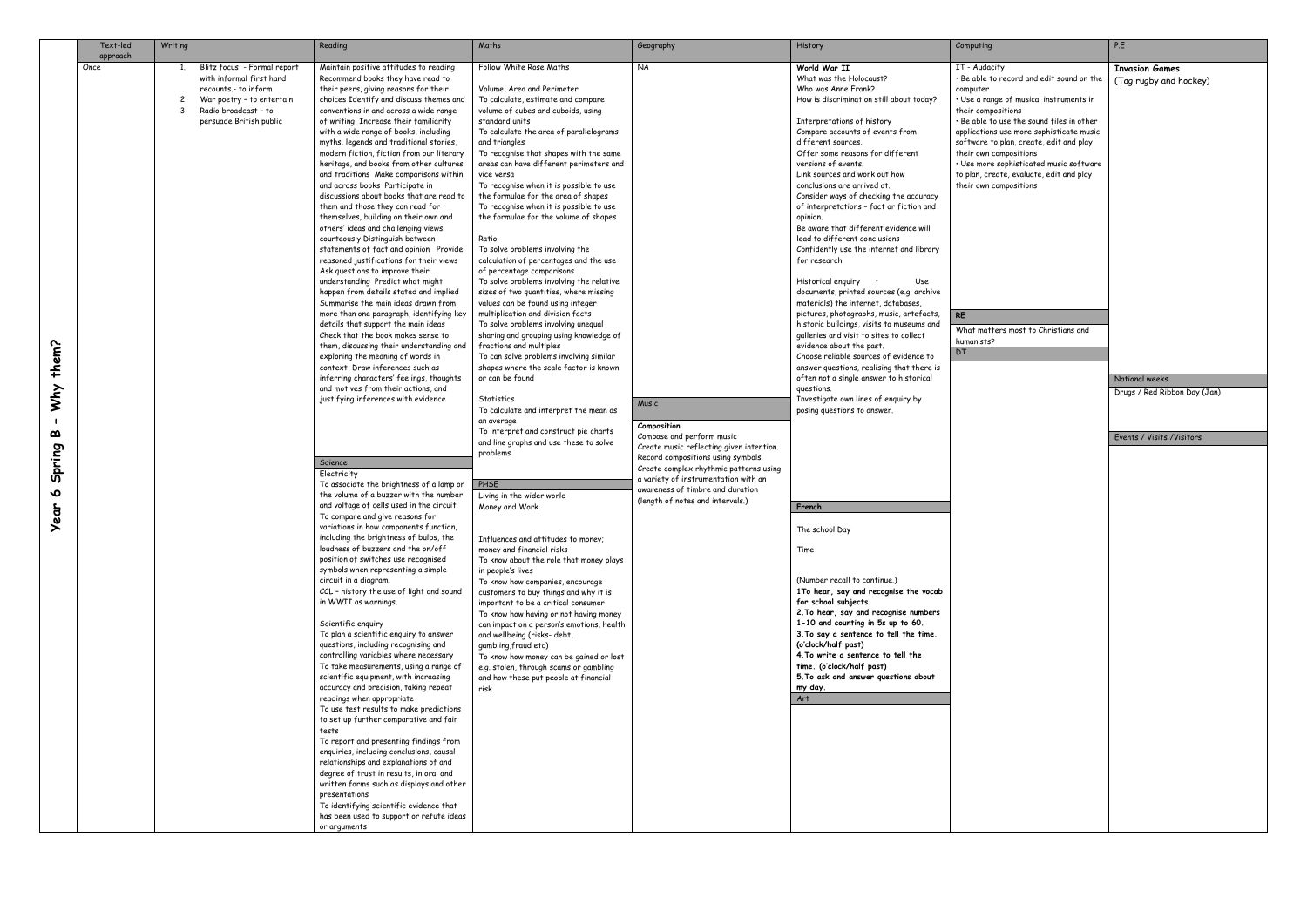|                                                     | Text-led<br>approach     | Writing  |                                                                                                                                                                                           | Reading                                                                                                                                                                                                                                                                                                                                                                                                                                                                                                                                                                                                                                                                                                                                                                                                                                                                                                                                                                                                                                                                                                                                                                                                                                                                                                                                                                                                                                                                                                                                                                                                                                                                                                                  | Maths                                                                                                                                                                                                                                                                                                                                                                                                                                                                                                                                                                                                                                                                                                                                                                                                                                                                                                                                                                                                                                                                                                                                                                                                                                                                                                                                                                                                                                                                                                                                                                                                                                                                                                                                                                                                                                                                                                                                                                                                                                                                                                               | Geography                                                                                                                                                                                                                                                                                                                                                                                                                                                                                                                                                                                                                                                                                                | <b>History</b>                                                                                                                                                                                                                                                                                                                                                                                                                                                                                                                                                                                                                                                                                                                                                                                                                                                                                                                                                                                                                                                                                                                                                                                                                                                                                                                                                                                                                                                                                                                           | Computing                                                                                                                                                                                                                                                                                                                                                                                                                | P.E                                                                                                             |
|-----------------------------------------------------|--------------------------|----------|-------------------------------------------------------------------------------------------------------------------------------------------------------------------------------------------|--------------------------------------------------------------------------------------------------------------------------------------------------------------------------------------------------------------------------------------------------------------------------------------------------------------------------------------------------------------------------------------------------------------------------------------------------------------------------------------------------------------------------------------------------------------------------------------------------------------------------------------------------------------------------------------------------------------------------------------------------------------------------------------------------------------------------------------------------------------------------------------------------------------------------------------------------------------------------------------------------------------------------------------------------------------------------------------------------------------------------------------------------------------------------------------------------------------------------------------------------------------------------------------------------------------------------------------------------------------------------------------------------------------------------------------------------------------------------------------------------------------------------------------------------------------------------------------------------------------------------------------------------------------------------------------------------------------------------|---------------------------------------------------------------------------------------------------------------------------------------------------------------------------------------------------------------------------------------------------------------------------------------------------------------------------------------------------------------------------------------------------------------------------------------------------------------------------------------------------------------------------------------------------------------------------------------------------------------------------------------------------------------------------------------------------------------------------------------------------------------------------------------------------------------------------------------------------------------------------------------------------------------------------------------------------------------------------------------------------------------------------------------------------------------------------------------------------------------------------------------------------------------------------------------------------------------------------------------------------------------------------------------------------------------------------------------------------------------------------------------------------------------------------------------------------------------------------------------------------------------------------------------------------------------------------------------------------------------------------------------------------------------------------------------------------------------------------------------------------------------------------------------------------------------------------------------------------------------------------------------------------------------------------------------------------------------------------------------------------------------------------------------------------------------------------------------------------------------------|----------------------------------------------------------------------------------------------------------------------------------------------------------------------------------------------------------------------------------------------------------------------------------------------------------------------------------------------------------------------------------------------------------------------------------------------------------------------------------------------------------------------------------------------------------------------------------------------------------------------------------------------------------------------------------------------------------|------------------------------------------------------------------------------------------------------------------------------------------------------------------------------------------------------------------------------------------------------------------------------------------------------------------------------------------------------------------------------------------------------------------------------------------------------------------------------------------------------------------------------------------------------------------------------------------------------------------------------------------------------------------------------------------------------------------------------------------------------------------------------------------------------------------------------------------------------------------------------------------------------------------------------------------------------------------------------------------------------------------------------------------------------------------------------------------------------------------------------------------------------------------------------------------------------------------------------------------------------------------------------------------------------------------------------------------------------------------------------------------------------------------------------------------------------------------------------------------------------------------------------------------|--------------------------------------------------------------------------------------------------------------------------------------------------------------------------------------------------------------------------------------------------------------------------------------------------------------------------------------------------------------------------------------------------------------------------|-----------------------------------------------------------------------------------------------------------------|
| Mayans<br>Ancient<br>The<br>⋖<br>Summer<br>৹<br>ear | Holes by Louis<br>Sachar | 2.<br>3. | Heart related - Formal<br>report including subject<br>specific vocabulary.<br>Holes - letter to Mom. Chn<br>decide whether to relay the<br>truth or fictional events.<br>Holes narrative. | Maintain positive attitudes to reading<br>Read and discuss an increasingly wide<br>range of fiction, poetry, plays, non-<br>fiction and reference books or<br>textbooks<br>Preparing poems and plays to read aloud<br>and to perform, showing understanding<br>through intonation, tone and volume so<br>that the meaning is clear to an audience<br>Learn a wider range of poetry by heart<br>Identify how language, structure and<br>presentation contribute to meaning<br>Discuss and evaluate how authors use<br>language, including figurative language,<br>considering the impact on the reader<br>Read books that are structured in<br>different ways and reading for a range<br>of purposes<br>Ask questions to improve their<br>understanding<br>Predict what might happen from details<br>stated and implied<br>Summarise the main ideas drawn from<br>more than one paragraph, identifying key<br>details that support the main ideas<br>Check that the book makes sense to<br>them, discussing their understanding and<br>exploring the meaning of words in<br>context<br>Draw inferences such as inferring<br>characters' feelings, thoughts and<br>motives from their actions, and<br>justifying inferences with evidence<br>Science<br>Animals including humans<br>To identify and name the main parts of<br>the human circulatory system, and<br>describe the functions of the heart,<br>blood vessels and blood<br>To describe the ways in which nutrients<br>and water are transported within<br>animals, including humans.<br>CCL - Text Holes<br>Scientific enguiry<br>Take accurate measurements and repeat<br>Record information on a line graph<br>Identify if scientific evidence is<br>accurate | Following White Rose Scheme<br>Properties of shape<br>To find unknown angles in any triangles,<br>quadrilaterals and regular polygons<br>To draw 2D shapes given dimensions and<br>angles<br>To describe simple 3D shapes<br>To compare and classify geometric<br>shapes based on the properties and<br>sizes<br>To know the diameter is twice the radius<br>To recognise and build simple 3D shapes,<br>including making nets<br>To illustrate and name parts of circles,<br>including radius, diameter and<br>circumference<br>To recognise angles where they meet at<br>a point, are on a straight line, or are<br>vertically opposite, and find missing<br>angles<br>Calculation<br>To use estimation to check answers to<br>calculations and determine, in the<br>context of a problem, an appropriate<br>degree of accuracy<br>To solve problems involving addition,<br>subtraction, multiplication and division<br>To solve addition and subtraction multi-<br>step problems in contexts, deciding<br>which operations and methods to use and<br>why<br>To perform mental calculations, including<br>with mixed operations and large numbers<br>To divide numbers up to 4 digits by a 2<br>digit whole number using the formal<br>written method of long division, and<br>interpret remainders as whole number<br>remainders, fractions, or by rounding, as<br>appropriate for the context<br>PHSE<br>Health and wellbeing<br>Physical health and Mental wellbeing<br>What affects mental health and ways to<br>take care of it; managing change, loss<br>and bereavement; managing time online<br>To know that mental health is just as<br>important as physical health and that<br>both need looking after<br>To know that there are situations when<br>someone may experience mixed or<br>conflicting feelings<br>To recognise that if someone<br>experiences feelings that are not so<br>good (most or all of the time) - help and<br>support is available<br>To identify where they and others can<br>ask for help and support with mental<br>wellbeing in and outside school (link with<br>new school) | Where was the Maya? What<br>does that look like today?<br>Compare old and new maps.<br>Explore land types, explore<br>temperature and rainfall and<br>compare to UK.<br>To use maps, atlases, globes and<br>digital/computer mapping to locate<br>countries and describe features studied<br>To understand geographical similarities<br>and differences through the study of<br>human and physical geography of a<br>region of the United Kingdom, a region<br>in Central America - Mexico.<br>Music<br>Listen and apply knowledge and<br>understanding<br>Explore the possible types of<br>instruments in the Maya<br>The use of music in the Maya<br>Use musical vocabulary to describe<br>Mayan music | When did they live? How does this link<br>to England at the time?<br>Mayan achievements and inventions<br>(discovery session) and impact on today.<br>Cultural hierarchy and links to today eq.<br>Slavery. Study of houses/ palaces/<br>headdresses.<br>Order significant events, movements and<br>dates on a timeline. Place current study<br>on a timeline in relation to other studies.<br>Identify and compare changes within and<br>across different periods.<br>Examine causes and results of great<br>events and the impact on people.<br>Choose reliable sources of evidence to<br>answer questions, realising that there is<br>often not a single answer to historical<br>questions.<br>Find out about beliefs, behaviour and<br>characteristics of people, recognising<br>that not everyone shared the same views<br>and feelings.<br>Investigate own lines of enquiry by<br>posing questions to answer.<br>French<br>Seasons<br>1. To hear, say and recognise and respond<br>to the months of the year<br>2. To correctly order the months of the<br>year<br>3. To recognise and recall the seasons<br>4. To answer questions about the seasons<br>using a modeled sentence about the<br>seasons(verbally)<br>5.I can answer questions about the<br>seasons by writing a sentence.<br>Art<br>Sculpture<br>Lizards<br>Make imaginative use of the knowledge<br>they have acquired of tools, techniques<br>and materials to express own ideas in 3D<br>art forms looking at focus on form,<br>shape, pattern, texture, colour. | Algorithms and Programming - Microbit<br>· Design a program to accomplish a<br>specific goal<br>• Write a program to accomplish a<br>specific goal<br>. Explain why programs may fail and<br>debug these<br>· Control physical systems<br>• Control computer systems<br><b>RE</b><br>Understand different reasons why some<br>buildings are sacred Find out about some<br>great examples of religious architecture<br>DT | Bo<br>A <sub>1</sub><br>(F<br>$\mathcal{S}$<br>SL<br>S <sub>1</sub><br>Na<br>Ev<br><b>ST</b><br>Do<br>Cr<br>Pig |

| Computing                                                                                                                                                                                                                   | P.E                                                                                                                                          |
|-----------------------------------------------------------------------------------------------------------------------------------------------------------------------------------------------------------------------------|----------------------------------------------------------------------------------------------------------------------------------------------|
| Algorithms and Programming - Microbit                                                                                                                                                                                       | <b>Basketball</b>                                                                                                                            |
| • Design a program to accomplish a<br>specific goal<br>· Write a program to accomplish a<br>specific goal<br>• Explain why programs may fail and<br>debug these<br>· Control physical systems<br>· Control computer systems | Athletics/sportsday<br>(Running, throwing, jumping)<br>(Sports day events)<br>SLJ, Soft Javelin, Shot Putt, Relay,<br>Sprint, High Jump, LDR |
| RE                                                                                                                                                                                                                          |                                                                                                                                              |
| Understand different reasons why some<br>buildings are sacred Find out about some<br>great examples of religious architecture<br>DT                                                                                         |                                                                                                                                              |
|                                                                                                                                                                                                                             | National weeks                                                                                                                               |
|                                                                                                                                                                                                                             |                                                                                                                                              |
|                                                                                                                                                                                                                             |                                                                                                                                              |
|                                                                                                                                                                                                                             | Events / Visits / Visitors<br>STW pyramid football tournament.                                                                               |
|                                                                                                                                                                                                                             | Doncaster School Games swimming gala.                                                                                                        |
|                                                                                                                                                                                                                             | Crucial Crew visit<br>Pig heart                                                                                                              |
|                                                                                                                                                                                                                             |                                                                                                                                              |
|                                                                                                                                                                                                                             |                                                                                                                                              |
|                                                                                                                                                                                                                             |                                                                                                                                              |
|                                                                                                                                                                                                                             |                                                                                                                                              |
|                                                                                                                                                                                                                             |                                                                                                                                              |
|                                                                                                                                                                                                                             |                                                                                                                                              |
|                                                                                                                                                                                                                             |                                                                                                                                              |
|                                                                                                                                                                                                                             |                                                                                                                                              |
|                                                                                                                                                                                                                             |                                                                                                                                              |
|                                                                                                                                                                                                                             |                                                                                                                                              |
|                                                                                                                                                                                                                             |                                                                                                                                              |
|                                                                                                                                                                                                                             |                                                                                                                                              |
|                                                                                                                                                                                                                             |                                                                                                                                              |
|                                                                                                                                                                                                                             |                                                                                                                                              |